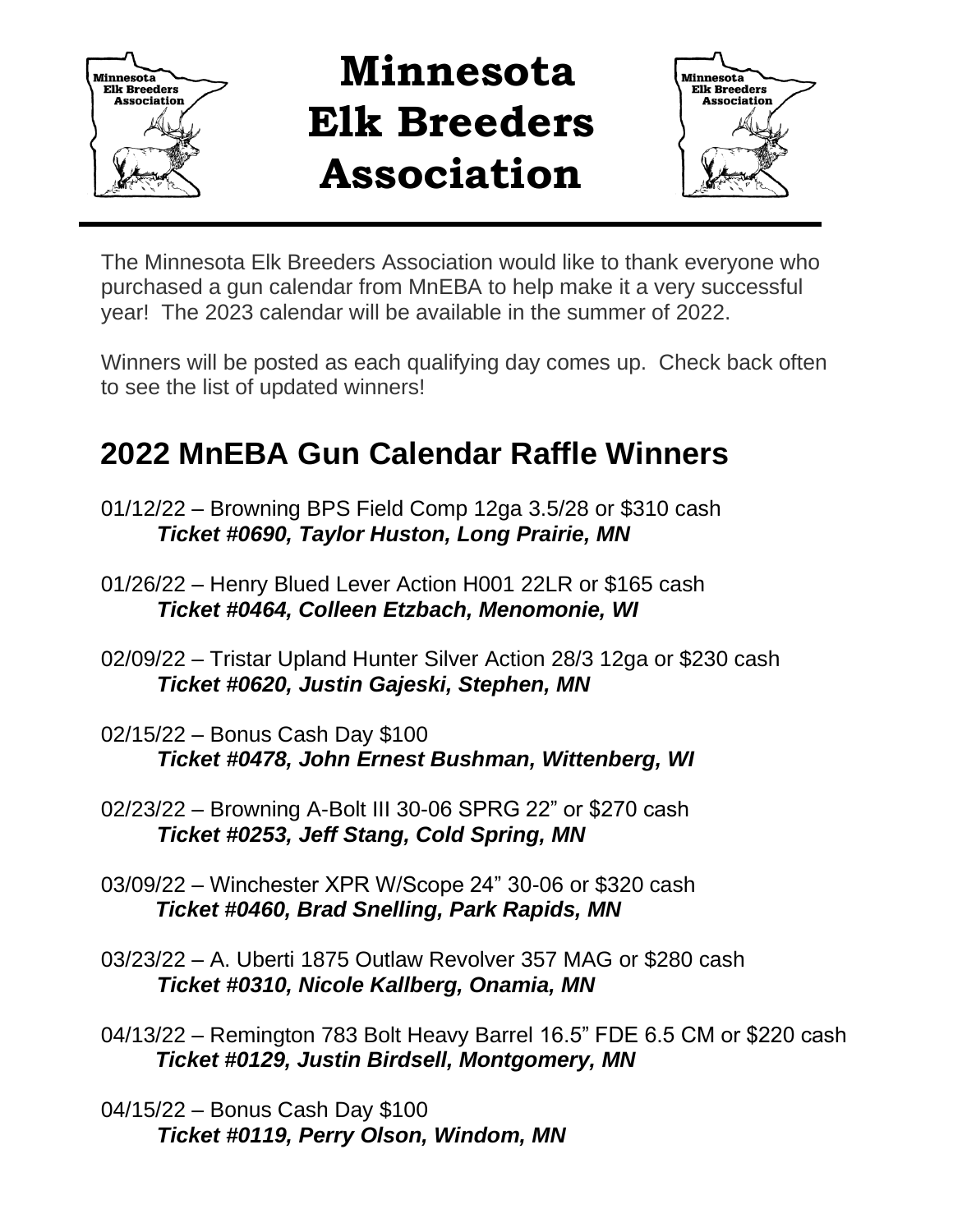- 04/27/22 Impala Plus Nero Wood/Blued 26/3 12ga or \$250 cash *Ticket #0167, Tim Lawinger, Sauk Centre, MN*
- 05/04/22 Mossberg Patriot Synthetic 22" 243 WIN or \$180 cash *Ticket #0427, Andrew Patnode, Corcoran, MN*
- 05/18/22 Savage Axis II XP W/Scope 6.5 CM or \$220 cash *Ticket #0539, Mike Braun, Howard Lake, MN*
- 06/01/22 Winchester Model 70 Stealth 243 WIN or \$320 cash *Ticket #0121, Eli Pohlman, Minneapolis, MN*
- 06/15/22 Dickinson Commando 28" 12ga or \$150 cash  *Ticket # 0649, Richard Lindberg, Sauk Rapids, MN*
- 06/15/22 Bonus Cash Day \$100 *Ticket #0560, James Sikel, Janesville, MN*
- 06/29/22 Ruger American 7MM-08 or \$275 cash
- 07/13/22 Savage Stevens Mod 320 Field Grade Sport 12ga or \$150 cash
- 07/27/22 Typhoon Defense Semi Auto Magnum 3" 12ga or \$305 cash
- 08/10/22 Canik/Century Arms TP9SFX 5.2" 9MM or \$300 cash
- 08/15/22 Bonus Cash Day \$100
- 08/24/22 Winchester Super X Pump Black Shadow 12ga or \$190 cash
- 09/07/22 CZ-USA 612 18.5" Shotgun 12ga or \$150 cash
- 09/21/22 Browning XPR 30-06 Cal 24" or \$250 cash
- 10/05/22 Winchester XPR Hunter 24" Kryptek Highlander Flat Dark Earth Permacote 270 WIN or \$280 cash
- 10/15/22 Bonus Cash Day \$100
- 10/19/22 Ruger American 30-06 SPRG or \$210 cash
- 11/02/22 Savage BMAG Heavy Barrel Super Mag 17 WSM or \$210 cash
- 11/16/22 Smith & Wesson M&P 9 2.0 EZ 9MM or \$195 cash